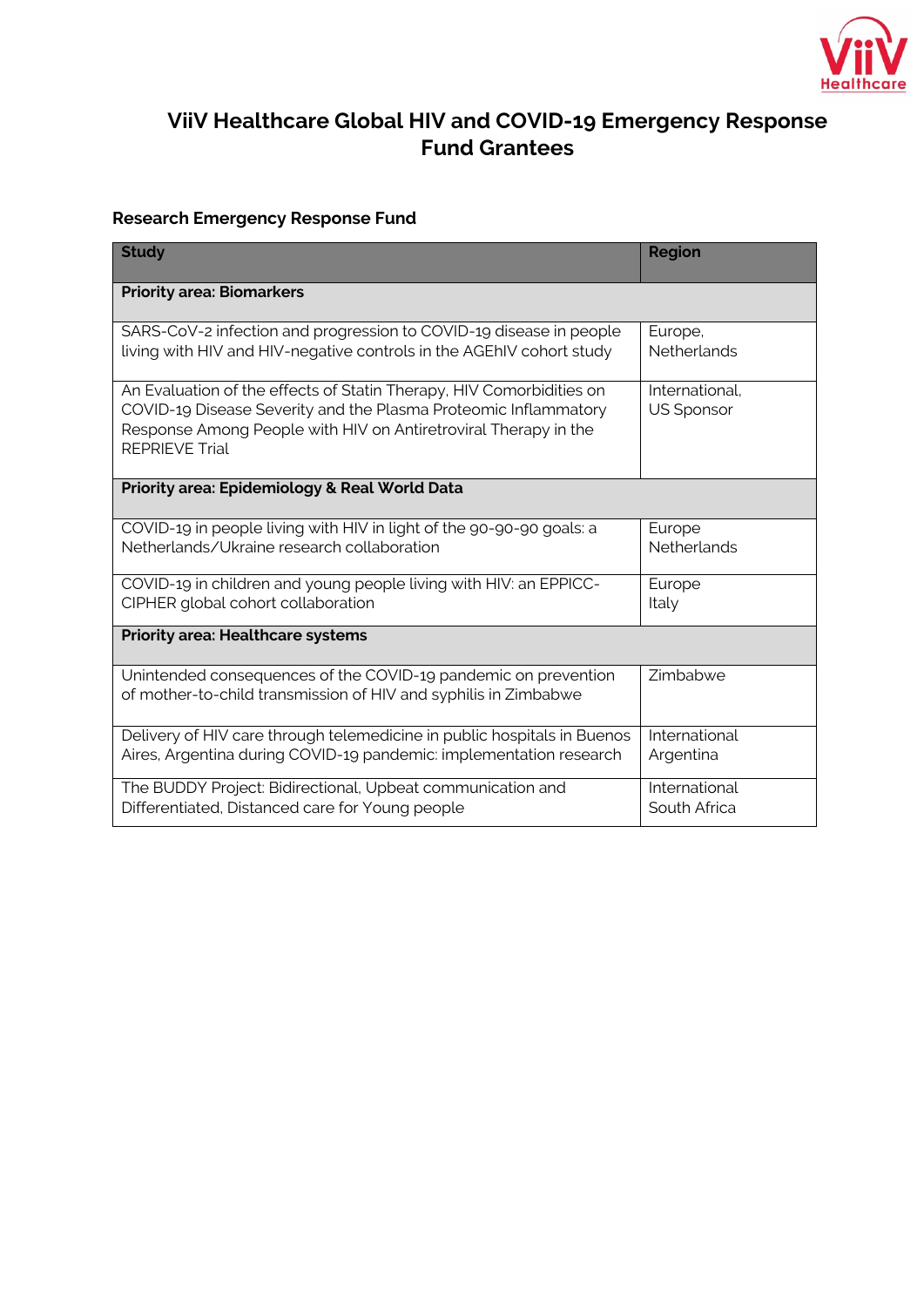

## **Community Emergency Response Fund**

## **Global Positive Action**

| Project                                                    | Location        |
|------------------------------------------------------------|-----------------|
| <b>Action for Sustainable Development Malawi</b>           | Malawi          |
| Adam's Love Global Foundation for MSM and Transgender      | Thailand        |
| <b>Health (ALGO)</b>                                       |                 |
| Adhara, Association VIH/SIDA                               | Spain           |
| <b>AIDS Foundation of South Africa</b>                     | South Africa    |
| <b>Alliance Global Ukraine</b>                             | Ukraine         |
| Anova Health Institute South Africa                        | South Africa    |
| <b>APCOM</b>                                               | Thailand        |
| <b>Chiedza Child Care Centre - Zimbabwe</b>                | Zimbabwe        |
| <b>Equal Opportunities</b>                                 | Tajikistan      |
| <b>European AIDS Treatment Group (EATG)</b>                | WHO Euro Region |
| <b>Family Health Options, Kenya (FHOK)</b>                 | Kenya           |
| <b>FOCCAD Foundation for Community and Capacity</b>        | Malawi          |
| <b>Development</b>                                         |                 |
| Frontline AIDS / Alliance India, HIRDAYA Project           | India           |
| Integrated Community Development Initiative ICODI          | Uganda          |
| <b>ITD, Initiative for Integrated Development, Uganda</b>  | Uganda          |
| Joy Initiatives, Uganda                                    | Uganda          |
| <b>LEGABIBO</b>                                            | <b>Botswana</b> |
| <b>Life Concern Malawi</b>                                 | Malawi          |
| Lugari Mkombozi                                            | Kenya           |
| Masaka Association of People with Disabilities Living with | Uganda          |
| <b>HIV</b>                                                 |                 |
| <b>NAT (National AIDS Trust)</b>                           | UK              |
| Ndolo Zambia                                               | Zambia          |
| Participatory Research and Development Program             | Kenya           |
| <b>Partners in Reproductive Health</b>                     | Malawi          |
| <b>Phalombe Youth Arms Organisation</b>                    | Malawi          |
| PLAN Health Advocacy and Development Foundation            | Nigeria         |
| <b>River House Trust London</b>                            | England         |
| <b>Semper Musica</b>                                       | Romania         |
| <b>SHM Foundation</b>                                      | UK              |
| <b>Single Step Foundation</b>                              | Bulgaria        |
| St. Joseph Development Programme                           | Kenya           |
| Star                                                       | N. Macedonia    |
| <b>Tilla Association for HIV Positive Women</b>            | Ethiopia        |
| <b>Ubunye Foundation</b>                                   | South Africa    |
| Umunthu Plus                                               | Malawi          |
| YAYASAN KEBAYA                                             | Indonesia       |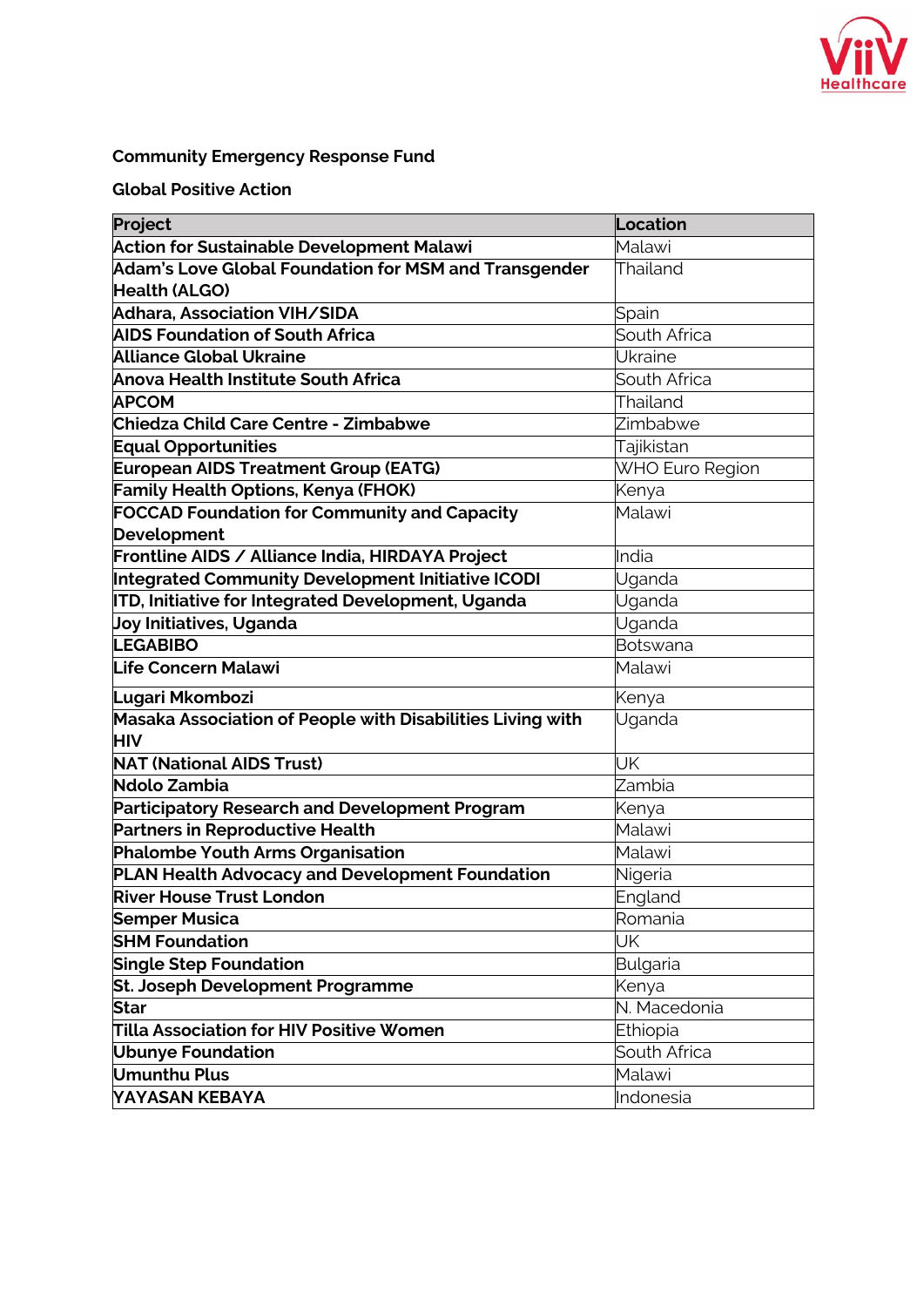

**US Positive Action**

| Project                                                                     | Location             |                 |  |
|-----------------------------------------------------------------------------|----------------------|-----------------|--|
| <b>Abounding Prosperity</b>                                                 | <b>Dallas</b>        | ТX              |  |
| <b>Access and Information Network (AIN)</b>                                 | <b>Dallas</b>        | ТX              |  |
| <b>Action Wellness</b>                                                      | Philadelphia         | <b>PA</b>       |  |
| <b>Aid to Inmate Mothers</b>                                                | Montgomery           | AL              |  |
| <b>AIDS Action Baltimore, Inc.</b>                                          | Baltimore            | <b>MD</b>       |  |
| AIDS Alabama                                                                | Birmingham           | AL              |  |
| <b>AIDS Alabama South, LLC</b>                                              | Mobile               | AL              |  |
| <b>AIDS Foundation of Chicago</b>                                           | Chicago              | IL              |  |
| <b>AIDS Leadership Foothills-area Alliance</b>                              | Hickory              | <b>NC</b>       |  |
| <b>Alliance for Positive Change)</b>                                        | New York             | <b>NY</b>       |  |
| <b>Alliance of AIDS Services Carolina</b>                                   | Raleigh              | <b>NC</b>       |  |
| <b>BASIC NWFL, Inc.</b>                                                     | Panama City          | FL              |  |
| <b>Bebashi-Transition to Hope</b>                                           | Philadelphia         | PA              |  |
| Brotherhood, Inc.                                                           | <b>New Orleans</b>   | LA              |  |
| <b>California Prostitutes Education Project</b>                             | Oakland              | CA              |  |
| <b>Caracole</b>                                                             | Cincinnati           | <b>OH</b>       |  |
| <b>Center on Halsted</b>                                                    | Chicago              | IL              |  |
| <b>Christie's Place</b>                                                     | San Diego            | $\overline{CA}$ |  |
| <b>Community Education Group</b>                                            | Lost River           | <b>WV</b>       |  |
| Compass, Inc.                                                               | Lake Worth           | <b>FL</b>       |  |
| <b>Eagle Pass SAFE</b>                                                      | Eagle Pass           | ТX              |  |
| <b>Frannie Peabody Center</b>                                               | Portland             | <b>ME</b>       |  |
| Frontline Legal Services, a project of Southeast                            | New Orleans          | LA              |  |
| Louisiana Health Education Center                                           |                      |                 |  |
| <b>Fundacion Latinoamericana De Accion Social,</b>                          | Houston              | ТX              |  |
| <b>Harm Reduction Coalition</b>                                             | New York             | <b>NY</b>       |  |
| <b>Hetrick-Martin Institute</b>                                             | New York             | <b>NY</b>       |  |
| <b>House of Ruth</b>                                                        | Louisville           | KY              |  |
| Institute of Women and Ethnic Studies                                       | New Orleans          | LA              |  |
| Iris House, Inc.                                                            | New York             | <b>NY</b>       |  |
| <b>Jacksonville Area Sexual Minority Youth Network</b> $\vert$ Jacksonville |                      | FL              |  |
| La Nueva Esperanza, Inc.                                                    | Brooklyn             | NY.             |  |
| Latino Commission on AIDS                                                   | New York             | NY.             |  |
| <b>Latinos Salud</b>                                                        | <b>Wilton Manors</b> | FL              |  |
| <b>Legacy Counseling Center, Inc.</b>                                       | Dallas               | TΧ              |  |
| <b>LGBT Detroit</b>                                                         | Detroit              | MI              |  |
| <b>LUCHA Contra El Sida</b>                                                 | San Juan             | ΡR              |  |
| <b>Minority AIDS Support Services</b>                                       | <b>Newport News</b>  | VA              |  |
| NAESM, Inc.                                                                 | Atlanta              | GA              |  |
| <b>Nashville CARES</b>                                                      | Nashville            | TΝ              |  |
| <b>North Carolina AIDS Action Network</b>                                   | Raleigh              | <b>NC</b>       |  |
| <b>Point Source Youth</b>                                                   | New York             | <b>NY</b>       |  |
| Positive Women's Network (a fiscally sponsored                              | Oakland              | СA              |  |
| project of Movement Strategy Center)                                        |                      |                 |  |
| Prevention 305                                                              | Miami Beach          | FL              |  |
| <b>Pridelines Youth Services</b>                                            | Miami                | FL              |  |